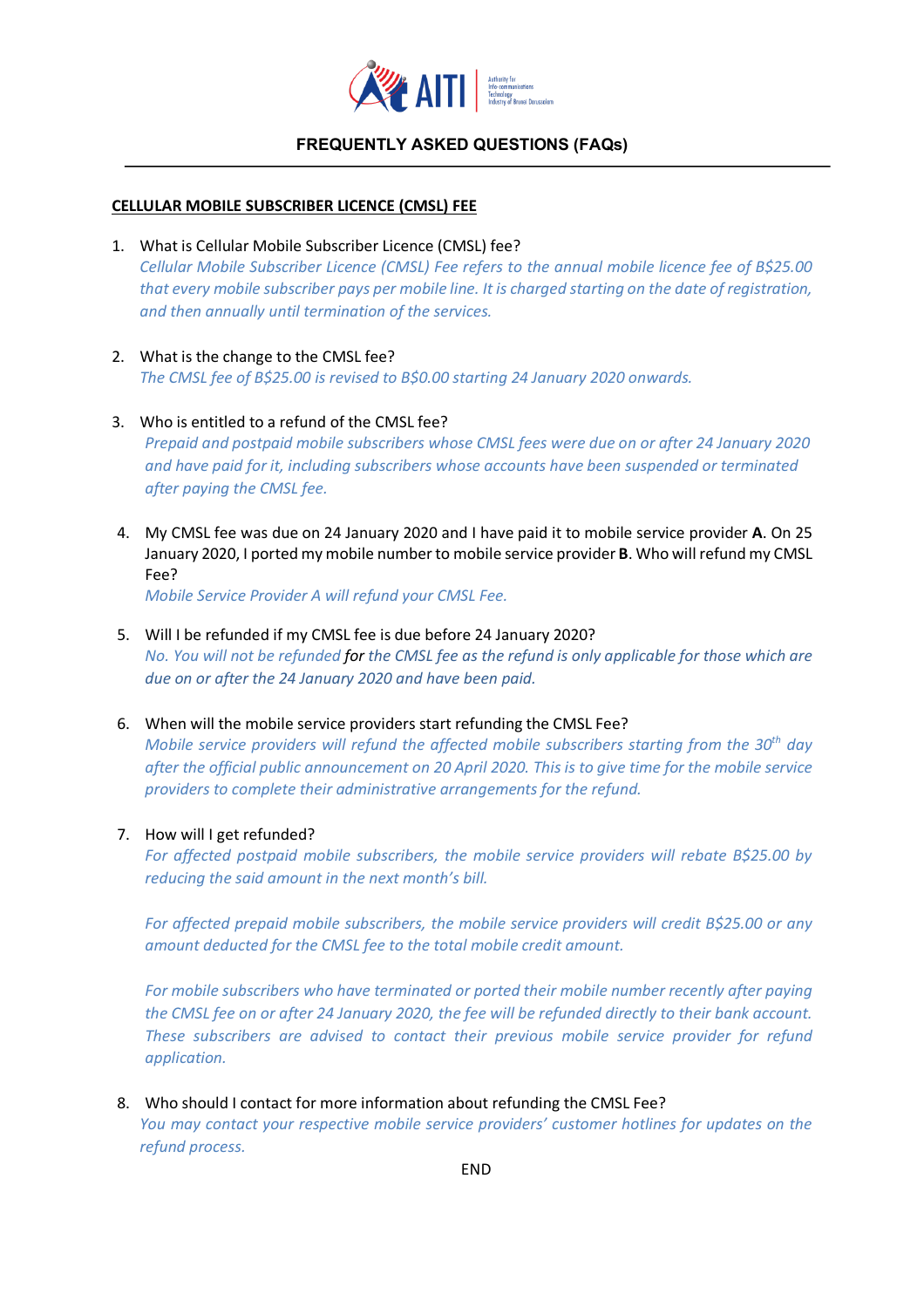

## **FREQUENTLY ASKED QUESTIONS (FAQs)**

#### **YURAN** *CELLULAR MOBILE SUBSCRIBER LICENCE* **(CMSL)**

1. Apakah yuran *Cellular Mobile Subscriber Licence (CMSL)*?

*Yuran Cellular Mobile Subscriber Licence (CMSL) ialah yuran lesen tahunan sebanyak B\$25.00 yang perlu dibayar bagi setiap talian telefon bimbit yang digunapakai oleh pengguna. Yuran lesen ini dikenakan semasa pendaftaran permulaan untuk mendapatkan perkhidmatan telefon bimbit dan dibayar secara tahunan sehingga perkhidmatan telefon bimbit ditamatkan.* 

- 2. Apakah perubahan baharu terhadap yuran CMSL? *Yuran CMSL telah dikurangkan dari B\$25.00 ke B\$0.00 dan perubahan ini berkuatkuasa mulai 24 Januari 2020.*
- 3. Siapakah yang layak untuk mendapat pembayaran balik bagi yuran CMSL ini? *Pembayaran balik ini layak bagi pelanggan telefon bimbit pascabayar (postpaid) dan prabayar (prepaid) yang dikenakan yuran CMSL pada atau selepas 24 Januari 2020 dan mereka telah membayarnya. Ini juga termasuk bagi pelanggan yang akaun telefon bimbitnya telah digantung (suspended) atau ditamatkan (terminated) selepas membayar yuran CMSL.*
- 4. Yuran CMSL saya telah dikenakan pada 24 Januari 2020 dan saya telah membayarnya kepada penyedia perkhidmatan telefon bimbit **A**. Pada 25 Januari 2020, saya telah beralih (*ported*) kepada penyedia perkhidmatan telefon bimbit **B**. Penyedia perkhidmatan telefon bimbit manakah yang akan membuat pembayaran balik yuran CMSL saya? *Penyedia perkhidmatan telefon bimbit A akan membuat pembayaran balik yuran CMSL awda.*
- 5. Adakah saya akan dibayar balik jika yuran CMSL saya dikenakan sebelum 24 Januari 2020? *Tidak. Pelanggan tidak akan mendapat pembayaran balik yuran CMSL tersebut kerana pembayaran balik hanya diberikan kepada yuran CMSL yang dikenakan pada atau selepas 24 Januari 2020 dan telah dibayar.*
- 6. Bilakah penyedia perkhidmatan telefon bimibit akan mula membayar balik yuran CMSL tersebut? *Penyedia perkhidmatan telefon bimbit akan membayar balik pelanggan berkenaan bermula 30 (tiga-puluh) hari selepas pengumuman rasmi mengenai penurunan yuran CMSL yang dibuat pada 20 April 2020. Tempoh ini akan memberikan peluang untuk penyedia perkhidmatan telefon bimbit menyelesaikan urusan pentadbiran bagi proses pembayaran balik yuran.*

#### 7. Bagaimanakah saya akan menerima bayaran balik yuran CMSL tersebut?

*Bagi pelanggan telefon bimbit pascabayar (postpaid), penyedia perkhidmatan telefon bimbit akan mengurangkan bil telefon bimbit sebanyak B\$25.00 dalam bil bulan berikutnya.* 

*Bagi pelanggan telefon bimbit prabayar (prepaid), penyedia perkhidmatan telefon bimbit akan menambah balik kredit \$25.00 atau sebarang jumlah yang dipotong untuk yuran CMSL, kepada jumlah keseluruhan kredit telefon bimbit.*